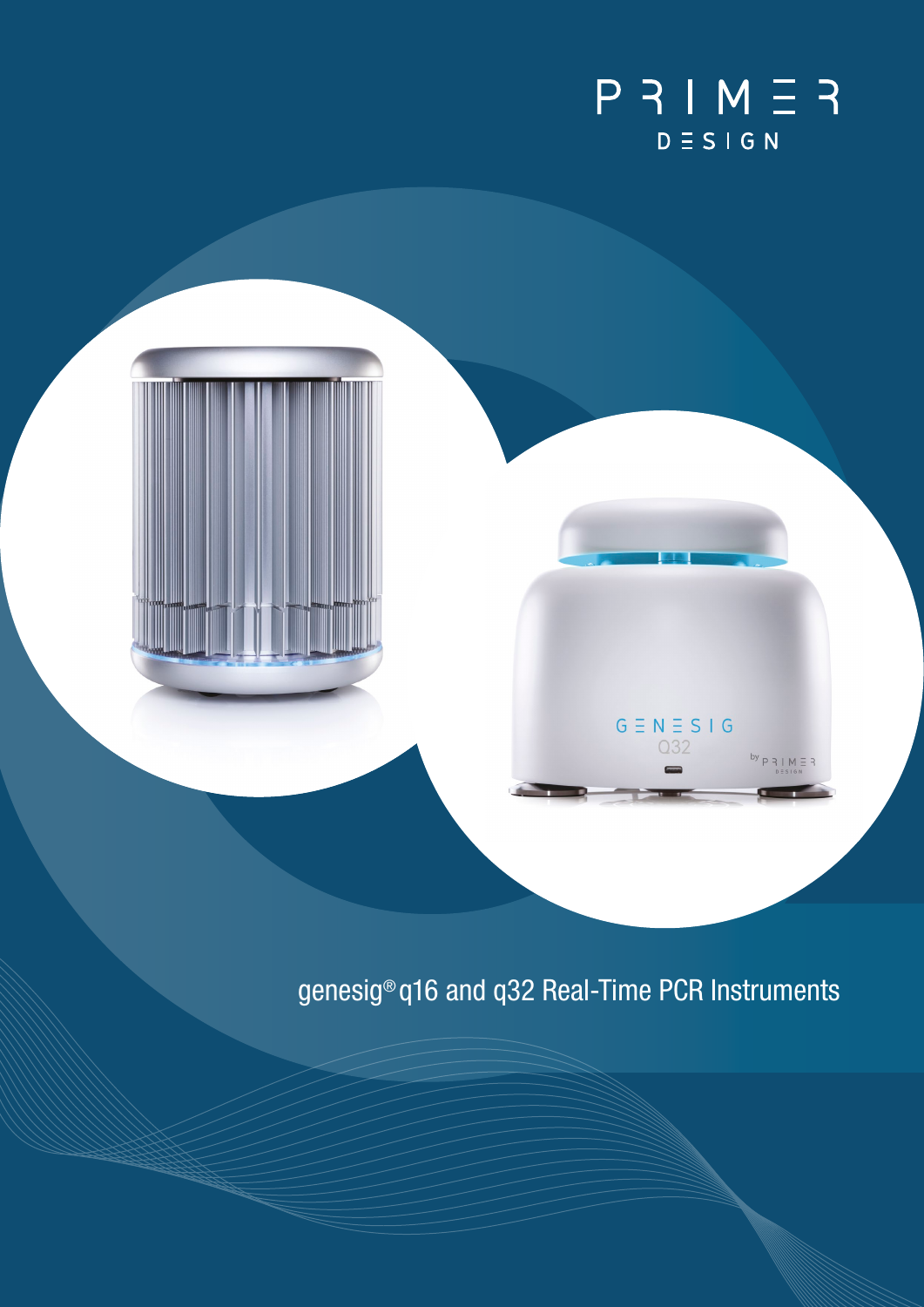## The genesig® q32 Real-Time PCR Instrument provides fast results

### Expeditious heating and cooling makes the q32 one of the fastest qPCR instruments on the market today.

Our robust q32 Instrument allows analysis of up to 32 reactions in both single tube or strip tube format. The powerful genesig® q32 software is easily installed from a USB flash drive onto any PC or Mac. The q32 can be used together with dedicated genesig® kits to provide:

- ▶ Rapid DNA and RNA Analysis
- Quick start templates, analysis of full spectral data, straight forward setup and editing of samples
- pathogens, as well as food speciation testing. A vast range of genesig kits for human, vet, and food



### The genesig® q16 Real-Time PCR Instrument provides on the field testing

#### Making real-time PCR accessible to everyone, everywhere.

Many researchers and scientific experts require simple and fast instrumentation to support testing needs. Our goal is to partner and collaborate every step of the way to help you create the most effective and efficient qPCR results. The completely unique product offering is backed up via our advanced software and excellent free technical support service. The q16 is the optimal tool for your qPCR testing and analysis.

- Minimal footprint, requiring less workspace and easily portable, weighing just 2kg
- Detection kits available for numerous applications, compatible with over hundreds of bespoke catalogue kits
- Automatic data analysis and interpretation

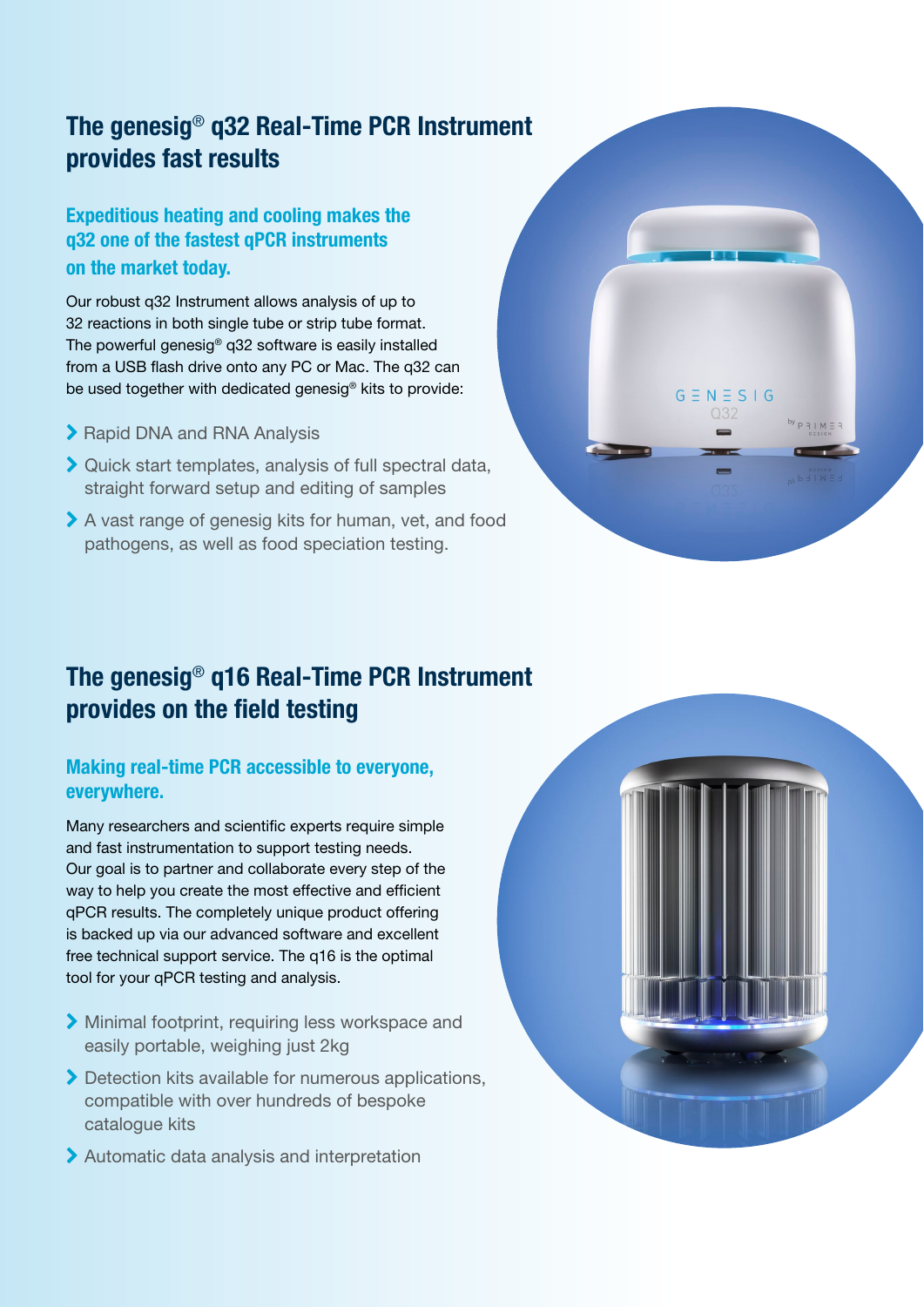# NOVACYT GROUP

#### genesig® q32 - Cutting edge design and technology.

Our q32 system is easy to transport and install. It can accommodate up to 32 reactions, using 0.1 ml tubes or 8-strip tube format. Fast heating and cooling is achieved by utilizing robust Peltier elements, whilst assay performance is supported further

by a heated lid design. The q32 has a multichannel offering capable of exciting all types of commonly used fluorophores.



#### genesig® q16 - The q16 is a revolutionary instrument that brings the 21st century technology of DNA testing to everyone.

Boasting an innovative design and very high portability, q16 is the professional choice for powerful DNA testing.

In combination with our genesig portfolio the q16 is exemplary in the use of detection and quantifying a vast range of targets from human, veterinary and food pathogenic profiles.